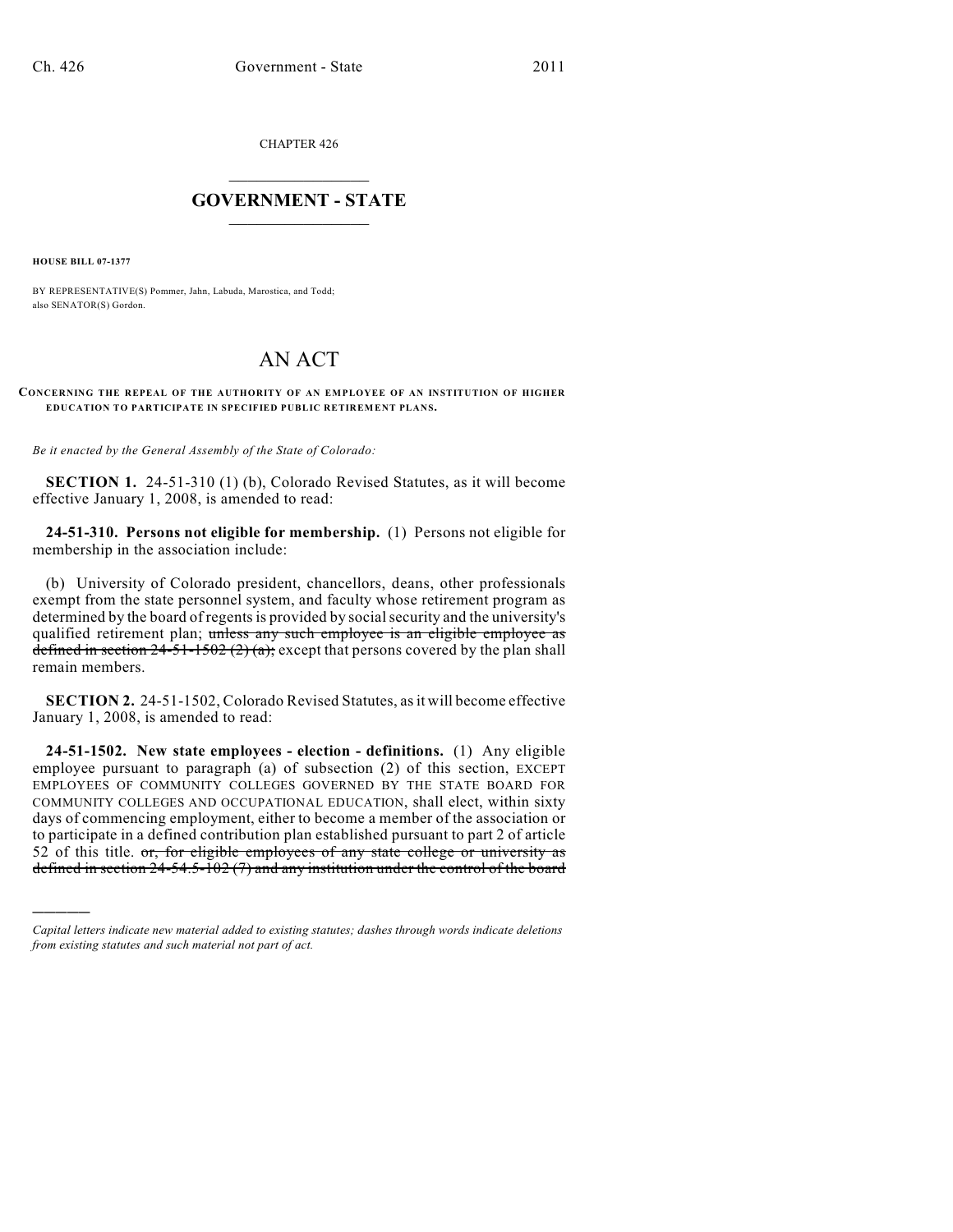of regents of the university of Colorado, a defined contribution plan established for such employee by such college, university, or institution. If an employee does not make such election within the sixty-day period, the employee shall become a member of the association.

(2) (a) For purposes of this part 15, "eligible employee" means an employee of an employer as defined in section 24-52-202 (5) other than a state college or university as defined in section 24-54.5-102 (7) and any institution under the control of the board of regents of the university of Colorado, who is hired on or after January 1, 2006, and who, if not commencing employment in a state elected official's position, has not been a member of the association or an active participant in a defined contribution plan established pursuant to part 2 of article 52 of this title during the twelve months prior to the date that he or she commences employment. Effective January 1, 2008, "eligible employee" shall also include an employee of a state college or university as defined in section 24-54.5-102 (7) and any institution under the control of the board of regents of the university of Colorado who is hired on or after January 1, 2008, and who has not been a member of the association or an active participant in a defined contribution plan established pursuant to part 2 of article 52 of this title or active participant in a defined contribution plan established by such college, university, or institution during the twelve months prior to the date that he or she commences employment. "Eligible employee" includes a retiree of the association who is serving in a state elected official's position, but does not include any other retiree of the association or a retiree of the association who has suspended benefits.

(b) An employee who is covered by a defined contribution plan pursuant to article 54.6 of this title or who is an employee of ANY STATE COLLEGE OR UNIVERSITY AS DEFINED IN SECTION  $24-54.5-102(7)$ , ANY INSTITUTION UNDER THE CONTROL OF THE BOARD OF REGENTS OF THE UNIVERSITY OF COLORADO, OR an institution governed pursuant to part 5 of article 21 of title 23, C.R.S., shall not be eligible to make the election pursuant to subsection (1) of this section.

**SECTION 3.** Part 15 of article 51 of title 24, Colorado Revised Statutes, is amended BY THE ADDITION OF A NEW SECTION to read:

**24-51-1502.5. New community college employees - election.** AN EMPLOYEE OF A COMMUNITY COLLEGE GOVERNED BY THE STATE BOARD FOR COMMUNITY COLLEGES AND OCCUPATIONAL EDUCATION WHO IS HIRED ON OR AFTER JANUARY 1, 2008, AND WHO HAS NOT BEEN A MEMBER OF THE ASSOCIATION DURING THE TWELVE MONTHS PRIOR TO THE DATE THAT HE OR SHE COMMENCES EMPLOYMENT, SHALL BECOME A PARTICIPANT OF THE ASSOCIATION AND HAVE THE ELECTION PROVIDED IN SECTION 24-51-1503. THE EMPLOYEE SHALL BE CONSIDERED AN ELIGIBLE EMPLOYEE FOR PURPOSES OF SECTIONS 24-51-1503 AND 24-51-1506.

**SECTION 4.** 24-51-1503 (2), Colorado Revised Statutes, is amended to read:

**24-51-1503. Defined contribution plan option.** (2) An employee of an employer as defined in section 24-52-202 (5), who is hired on or after January 1, 2006, OR AN EMPLOYEE OF A COMMUNITY COLLEGE GOVERNED BY THE STATE BOARD FOR COMMUNITY COLLEGES AND OCCUPATIONAL EDUCATION WHO IS HIRED ON OR AFTER JANUARY 1, 2008, and who has been a member of the association's defined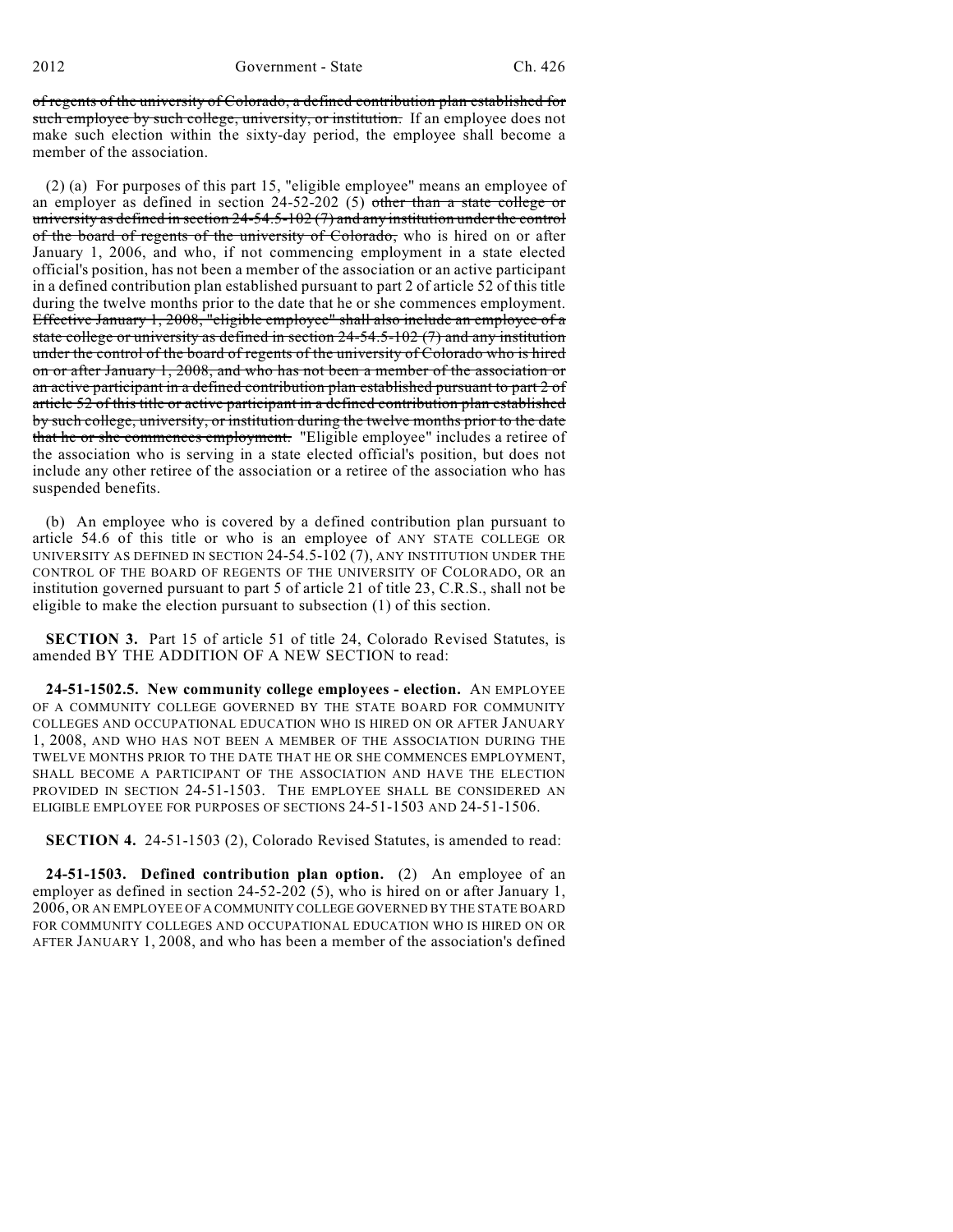benefit plan or defined contribution plan during the twelve months prior to the date that the employee commences employment shall automatically continue to be a member of such plan upon commencing employment. The employee shall be considered an eligible employee for purposes of section 24-51-1506.

**SECTION 5.** 24-51-1505, Colorado Revised Statutes, is amended to read:

**24-51-1505. Contributions - vesting.** (1) Contribution rates to the defined contribution plan by the state AN EMPLOYER and by members of the defined contribution plan established pursuant to this part 15 shall be the same as the rates that would be payable by the state EMPLOYER and the member pursuant to section 24-51-401.

(2) The state employer shall deliver all contributions to the service provider designated by the association within five days after the date members are paid and consistent with the provisions of section  $24-51-401(1.7)$  (b) to  $(1.7)$  (d).

(3) Members of the defined contribution plan shall be immediately and fully vested in their own contributions to the plan, together with accumulated investment gains or losses. Members shall be immediately vested in fifty percent of the state's EMPLOYER'S contribution to the plan, together with accumulated investment gains or losses on that vested portion. For each full year of membership in the defined contribution plan, the vesting percentage shall increase by ten percent. The vesting percentage in the state's EMPLOYER'S contribution, with accumulated earnings or losses, shall be one hundred percent for all members with five or more years of membership in the defined contribution plan.

**SECTION 6.** 24-52-202 (3) and (5), Colorado Revised Statutes, as they will become effective January 1, 2008, are amended to read:

**24-52-202. Definitions.** As used in this part 2, unless the context otherwise requires:

(3) "Eligible employee" means a member of the general assembly, the governor, the lieutenant governor, the attorney general, the chief deputy attorney general, the solicitor general, the secretary of state, the deputy secretary of state, the state treasurer, the deputy state treasurer, a district attorney, an assistant district attorney, a chief deputy district attorney, a deputy district attorney, or other employee of a district attorney, a member of the public utilities commission, an executive director of a department of state appointed by the governor, an employee of the senate or the house of representatives, a nonclassified employee of the office of the governor, and any employee who commences employment with an employer other than a state college or university as defined in section 24-54.5-102 (7) and any institution under the control of the board of regents of the university of Colorado, on or after January 1, 2006, and who, if not commencing employment in a state elected official's position, has not been a member of the association's defined benefit plan or defined contribution plan during the twelve months prior to the date that he or she commenced employment, for whom a defined contribution plan has been established pursuant to the provisions of this part 2. Effective January 1, 2008, "eligible employee" shall also include any employee who commences employment with a state college or university as defined in section  $24-54.5-102$  (7) and any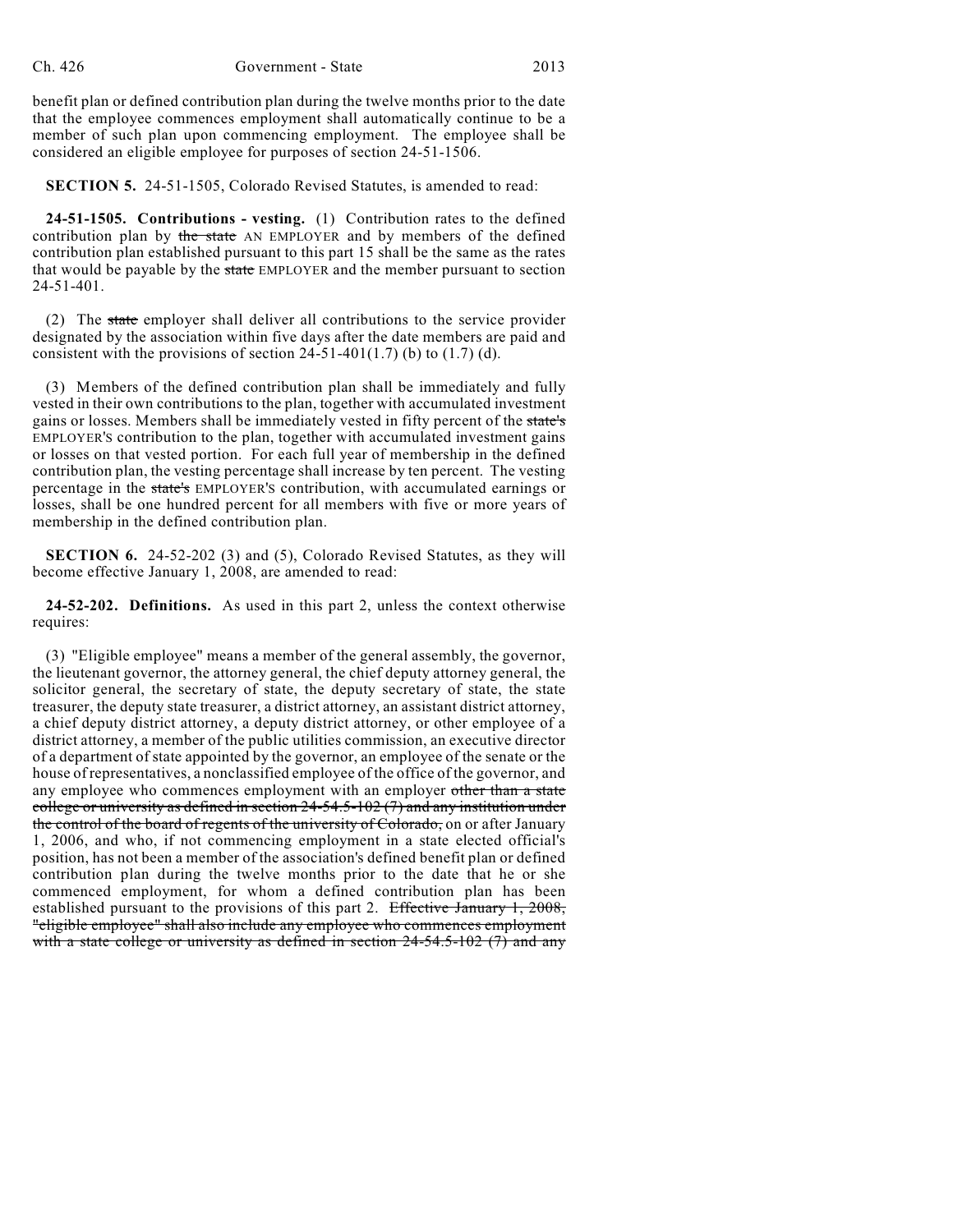institution under the control of the board of regents of the university of Colorado on or after January 1, 2008, and who has not been a member of the association's defined benefit plan or defined contribution plan or an active participant in a defined contribution plan established by such college, university, or institution during the twelve months prior to the date that he or she commenced employment, for whom a defined contribution plan has been established pursuant to the provisions of this **part 2.** "Eligible employee" includes a retiree of the association who is serving in a state elected official's position, but does not include any other retiree of the association or a retiree of the association who has suspended benefits.

(5) "Employer" means the state, the general assembly, the office of a district attorney in a judicial district, and any state department that employs an eligible employee. and any state college or university as defined in section  $24-54.5-102(7)$ and any institution under control of the board of regents of the university of Colorado. "Employer" shall not include ANY STATE COLLEGE OR UNIVERSITY AS DEFINED IN SECTION 24-54.5-102 (7), ANY INSTITUTION UNDER THE CONTROL OF THE BOARD OF REGENTS OF THE UNIVERSITY OF COLORADO, OR an institution governed pursuant to part 5 of article 21 of title 23, C.R.S.

**SECTION 7.** 24-52-205 (2.5) (a), Colorado Revised Statutes, as it will become effective January 1, 2008, is amended to read:

**24-52-205. Participation.** (2.5) (a) Notwithstanding the provisions of paragraph (b) of this subsection (2.5), any employee who becomes an eligible employee on or after January 1, 2006, shall make an irrevocable written election within sixty days of commencing employment in such position to participate in the association or in a defined contribution plan in which the employee is eligible to participate pursuant to the provisions of this part 2. or, for eligible employees of a state college or university as defined in section 24-54.5-102 (7) and any institution under the control of the board of regents of the university of Colorado, a defined contribution plan established for such employees by such college, university, or institution. In the absence of such written election, such person shall be a member of the association.

**SECTION 8. Repeal.** 24-54.5-105 (2) (b.5), Colorado Revised Statutes, as it will become effective January 1, 2008, is repealed as follows:

**24-54.5-105. Participation.** (2) (b.5) Notwithstanding paragraphs (a) and (b) of this subsection  $(2)$ , any eligible employee who is initially appointed to an eligible position on or after the later of January 1, 2008, or the effective date of the establishment of one or more optional retirement plans at such eligible employee's employer institution shall elect, within thirty days after such appointment, either:

(I) To join the association or the defined contribution plan established pursuant to part 2 of article 52 of this title in accordance with the provisions of the laws applicable thereto; or

(II) To participate in an optional retirement plan established by the eligible employee's employing institution pursuant to the provisions of this article.

**SECTION 9.** 24-54.5-106 (2) and (3), Colorado Revised Statutes, as they will become effective January 1, 2008, are amended to read: